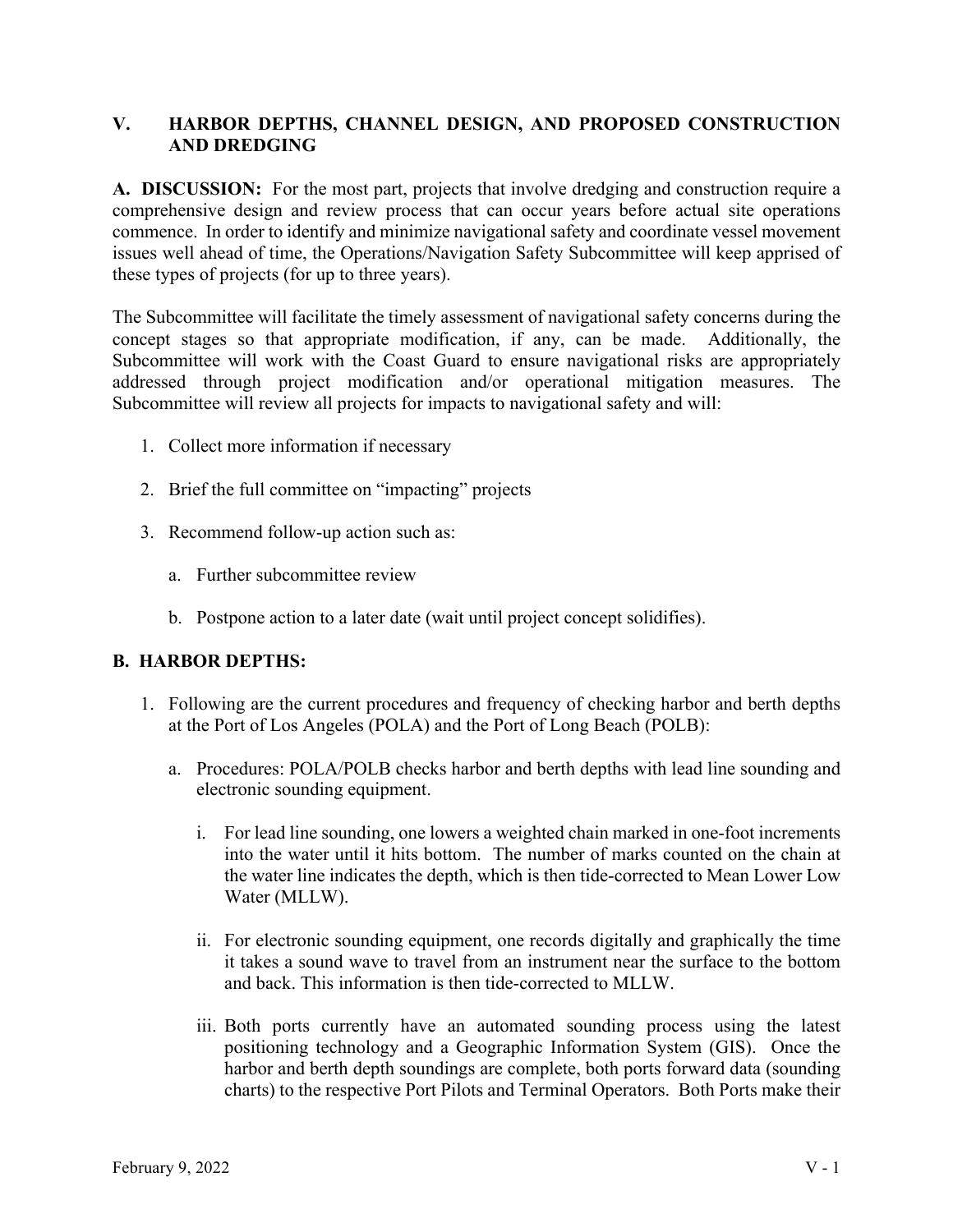respective depth-sounding data available to NOAA. Dangers to Navigation found during the survey are reported to USCG and then broadcasted via the Local Notice to Mariners.

iv. When survey depths conflict with charted depths due to changes in the seafloor, the data may be provided to the Office of Coast Survey for application to NOAA Charts. Once received by Coast Survey, the data are reviewed to ensure they meet charting standards and are appropriate for chart updates. Ideally, hydrographic survey data would meet the standards outlined in the *National Ocean Survey (NOS) Hydrographic Surveys Specifications and Deliverables.*

Information pertaining to NOS Specs and Deliverables is located at:

https://nauticalcharts.noaa.gov/publications/standards-and-requirements.html

The email and regular mail addresses for data submission to Coast Survey are:

 $ocs.ndb@noaa.gov$ 

Department of Commerce, NOAA Nautical Data Branch N/CS26 1315 East West Hwy Silver Spring, MD 20910

The Office of Coast Survey is responsible for the hydrographic data received and reviewed to ensure that it meets *(NOS) Hydrographic Surveys Specifications and Deliverables plotted on NOAA charts.*

Mr. Jeffrey Ferguson, the California Navigation Manager from NOAA's Office of Coast Survey, is also available to discuss data submissions or other charting issues via email at jeffrey.ferguson@noaa.gov or office phone: 805-893-7107.

b. Frequency: Historically, reduced water depth due to silt settlement only minimally affects POLA and POLB. Therefore, the committee considers the current frequency of sounding checks adequate. With minor variations, both ports check the depth with a similar frequency, usually at the request from pilots, tenants, the Dredge Committee, or as required by the Ports' capital programs. POLA and POLB check certain wharves with known shoaling problems more often. In POLB, berths are sounded at a frequency of two years to verify water depth and any maintenance dredging needs. This is done under a formal program. In POLA, cruise terminals are surveyed, dived, and sounded monthly, and oil terminal berths are sounded annually. Container and dry bulk berths are sounded every three years. All other berths (including out-of-service berths) are sounded at least every five years. Both POLB and POLA continually inspect backlands behind the wharves for settlement that may also indicate sloughing. If settlement is observed, soundings and dive inspections are ordered to confirm the seafloor conditions and to identify any maintenance needs.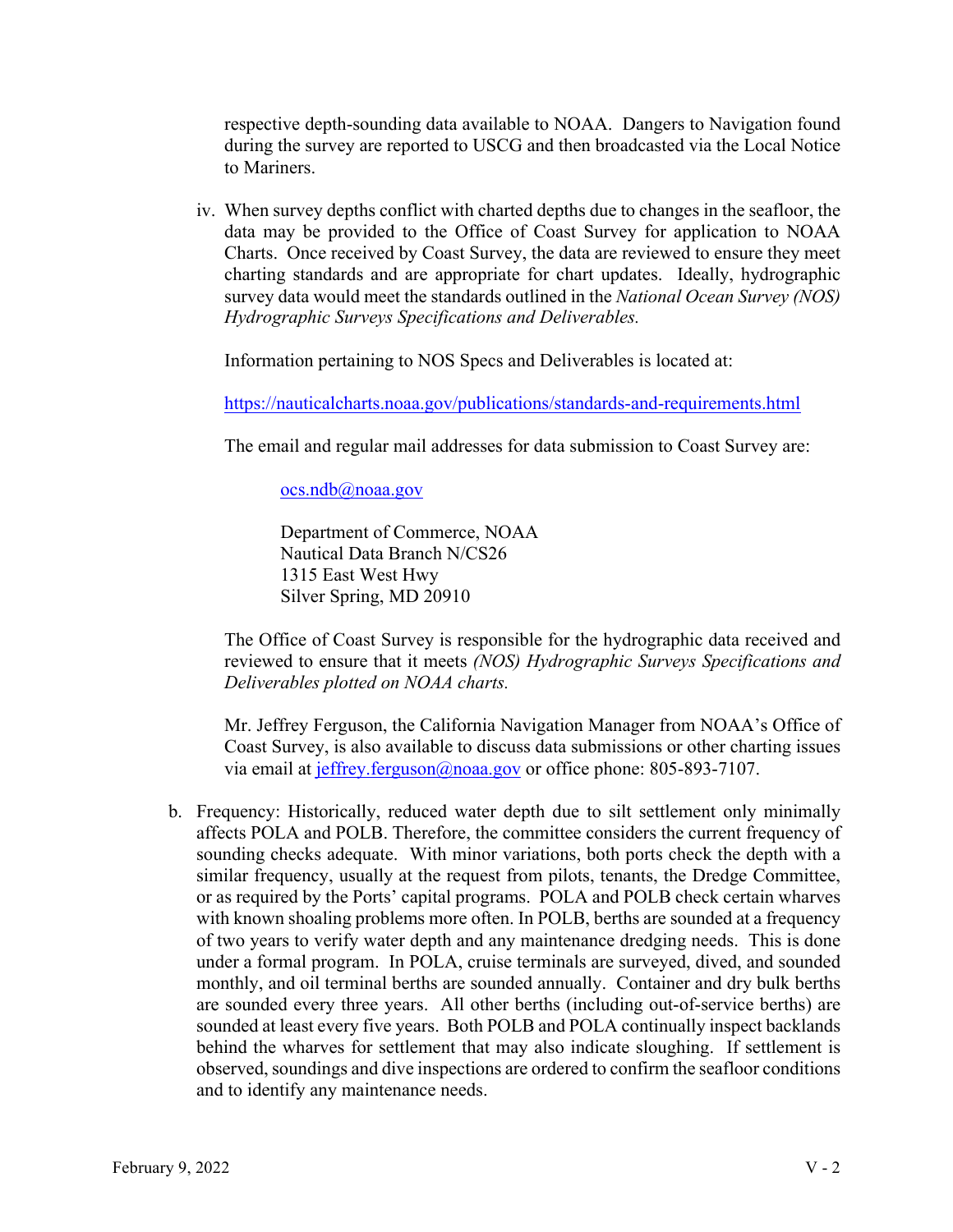POLA and POLB also receive sounding requests from port tenants, pilots, properties/operations staff, engineering division staff, executive management, and the Coast Guard.

The Corps performs soundings at Weapons Support Facility Seal Beach as requested. The Corps may sound annually, but severe weather can drive sounding requirements, as changes in-depth appear to result from tidal slough action in the National Wildlife Refuge aboard the Weapons Support Facility Seal Beach. The Corps completed its last dredging in 2010. The controlling depth is -39 feet at MLLW (May 2012).

2. Findings: The Committee finds the current procedures and frequency of checking harbor and berth depths are adequate, and no changes are needed.

**C. CHANNEL DESIGN PLANS:** POLA and POLB, deep-water constructed ports, do not have siltation problems like natural river ports. The only sediments deposited in the ports are carried by the Los Angeles River, Dominguez Channel, and several smaller local storm drains. Due to the dry local climate, these channels carry significant quantities of water only on rare occasions during the winter, and silt settles out near the inlet mouth. The ports need only dredge occasionally to maintain berth side design water depths.

The Harbors usually have very localized shoaling problems. They occur mainly in the immediate vicinity of the pier-head lines when propeller or bow thruster action causes localized sloughing of the under-wharf embankments. Soft bottom conditions mitigate the effect of shoaling, and ongoing maintenance dredging restores design water depth.

Expanding commercial facilities and increasing ship sizes often reduce maneuvering room near marinas and other facilities. This reduces the mariner's margin of error and can contribute to hazardous situations, damage claims, and undesirable maneuvering constraints from wake and prop wash. Although options may be limited, those designing new berths and terminals should plan for future comparable marina spaces and similar facilities. Since this can create short-term misunderstandings, developers should designate specific areas for commercial and recreational activities in a manner that minimizes potential conflicts and dangers. This long-term benefit to property and safety should be considered an integral element of any significant design.

**1. PORT OF LONG BEACH:** All 65 deep-water berths lay within three miles of the open sea and are reached via the Main Channel with depths of minus 76 feet (-23.2m) at Mean-Lower-Low-Water (MLLW). Dredging outside the Long Beach Breakwater Entrance Channel has deepened that area to minus 76 feet (-23.2m) at MLLW.

The Port is currently engaged in a capital development program (CDP) that includes but is not limited to dredging, terminal redevelopment, transportation, and public safety projects. Major components of the CDP include the Middle Harbor Redevelopment Program, the replacement of the Gerald Desmond Bridge spanning the Back Channel, and several rail infrastructure projects.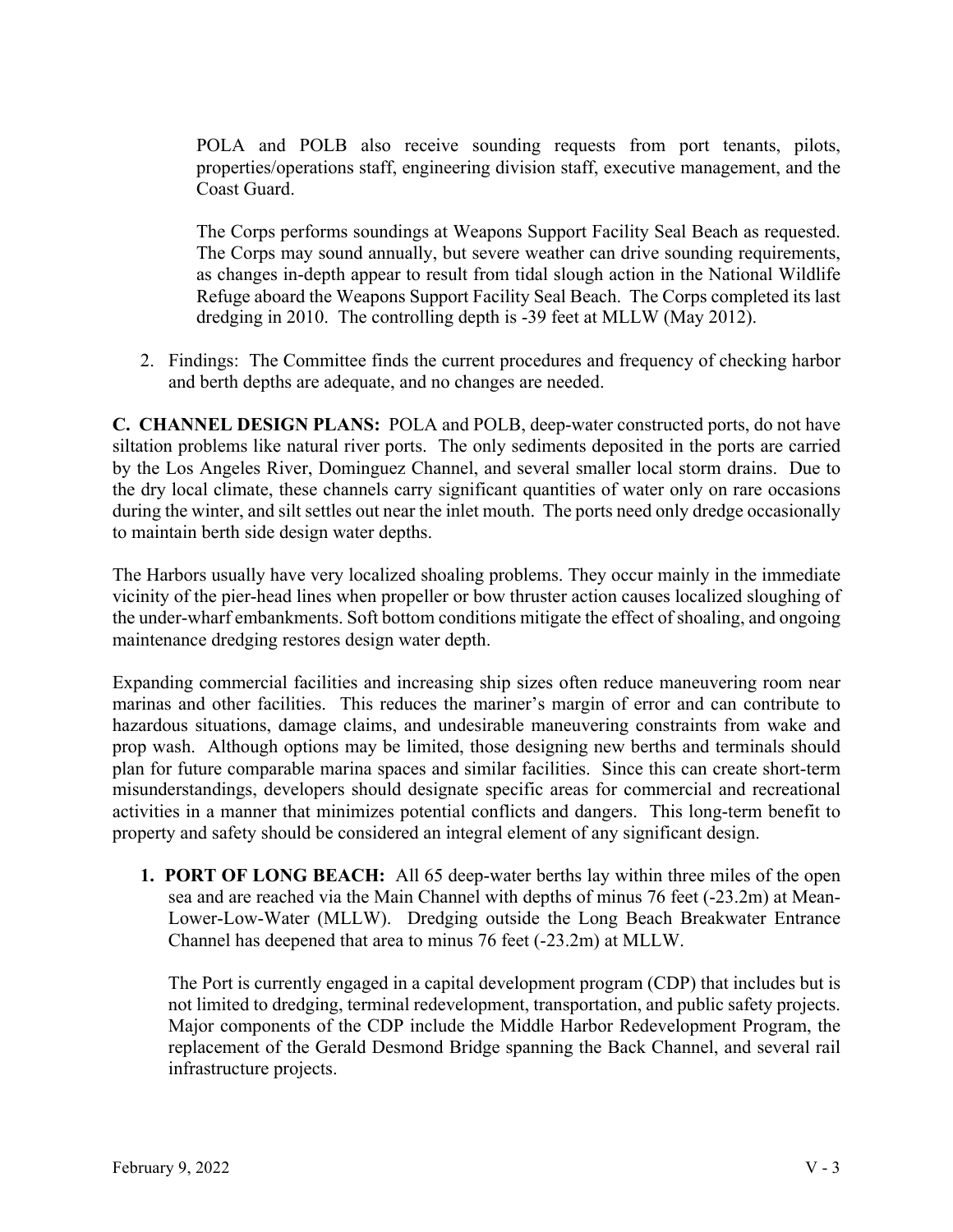Southern California Edison has raised the 66kV powerlines over the Cerritos Channel to 234 feet at Mean High Water. The new wires and towers were completed in March 2021. Overall completion, including the removal of the current towers, should be completed by March 2023.

In addition to the CDP, the Port has a program for maintenance dredging. Both CDP dredge projects and the maintenance dredging program are conducted under the oversight of the Port's Dredge Committee. The Dredge Committee is comprised of representatives from the Engineering and Planning Bureaus, Trade Division, and Jacobsen Pilots. The Dredge Committee is responsible for receiving requests and reviewing and prioritizing maintenance dredging needs, proposing prioritization to Port management, and executing the maintenance dredging program. The Dredge Committee also conducts planning efforts to identify, scope, and prioritize capital dredging needs. The Port's Program Management Division manages capital dredging projects with support from the Engineering Bureau. Construction of capital projects and maintenance dredging are managed by the Port's Construction Management Division. By centralizing all dredging requests and planning for dredging through the Dredge Committee, the Port can plan, track, and execute dredging according to permits issued by the U.S. Army Corps of Engineers.

Major components of the Port's CDP and maintenance dredging program are described in the following paragraphs. The construction schedule for these and all other Port projects are updated monthly and can be found on the Port's website at:

#### https://polb.com/business/business-opportunities#future-work

Note that construction schedules for the projects shown in this schedule are, in some cases conceptual, because the California Environmental Quality Act (CEQA) process is currently underway. Other schedules are more certain because the CEQA process has been concluded, and a project has been approved by the Board of Harbor Commissioners.

a) Major Transportation Programs/Projects

The replacement of the Commodore Heim and Gerald Desmond Bridges spanning the Cerritos and Back Channels, respectively, is constructed. The new Commodore Heim Bridge is a fixed span. The new replacement for the Gerald Desmond Bridge will increase vertical clearance to allow larger ships to pass through the Back Channel and into Long Beach Inner Harbor. The existing Gerald Desmond Bridge is scheduled to be demolished and removed. *See* Chapter IX.B., "Bridges."

#### b) Major Terminal Redevelopment Programs/Projects

The Middle Harbor Terminal Redevelopment consists of combining Piers D, E, and F to form a modern contiguous 311-acre container terminal. This program includes new truck gates, buildings, wharf structures, rail-mounted gantry cranes (RMG), container and intermodal rail yards, dredging, landfill, paving and striping, and utility infrastructure. The terminal redevelopment program was completed in 2021.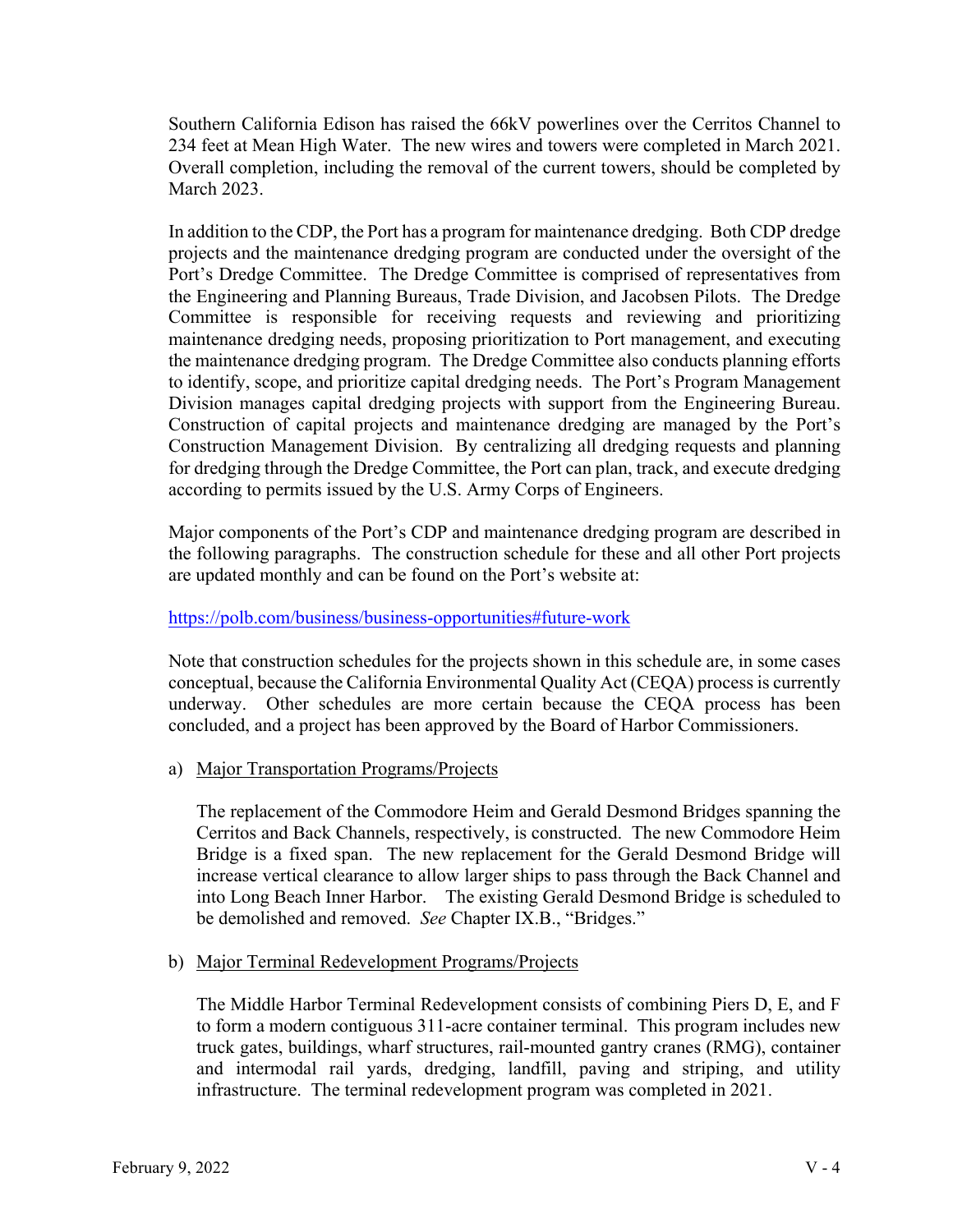Pier G Wharf Improvement project in Pier G will accept vessels with up to 14,000 twenty-foot equivalents (TEU) containers' capacity at Berth G236 and Berth G232. The scheduled completion is July 2023.

c) Capital and Maintenance Dredging

The Port has demolished and removed the intake forebay of the NRG power plant located on Terminal Island in 2021. The forebay is situated on the west side of the Back Channel, north of the Gerald Desmond Bridge, and south of the Inner Harbor Turning Basin.

The Port completed a multi-year Deep Draft Navigation Study with the U.S. Army Corps of Engineers.

https://www.spl.usace.army.mil/Missions/Civil-Works/Projects-Studies/Port-of-Long-Beach-Deep-Draft-Navigation-Study/

The Port will continue to dredge throughout the Harbor District to maintain berth and channel depths. Maintenance dredging maintains permitted depths and eliminates minor hazards caused by sediment deposition or vessel prop wash anomalies occurring on the bottom.

d) Public Safety

The Port is currently conducting a master planning effort for proposed public safety operational and support facilities. Two replacement fire stations are constructed and being constructed for Fire Station 15 and Fire Station 20 at Pier F and Pier D, respectively, and a protected boat basin to accommodate Port Security, Police Department, and Fire Department vessels is being planned at Pier F.

2. **PORT OF LOS ANGELES:** All 27 deep-water terminals lay within five miles of the Los Angeles Pilot Operating Area boundary and reached via the Los Angeles Main Channel, with a project depth of minus 53 feet (16.15M) at Mean-Lower-Low-Water (MLLW). The Angeles Deep Water Approach Channel from Los Angeles Buoy #1 to Buoy #10 has a project depth of minus 81 feet (24.68M) at Mean-Lower-Low-Water.

The Port is currently engaged in a capital development program (CDP) that includes but is not limited to public use waterfront redevelopment, dredging, terminal redevelopment, transportation, and public safety projects. A significant component of the CDP is the demolishing of Ports O' Call Village to make way for the San Pedro Public Market.

a) Major Transportation Programs/Projects

Caltrans is repainting the under deck portion of the Vincent Thomas Bridge, over the Los Angeles Harbor Main Channel. The project entails repainting the entire under deck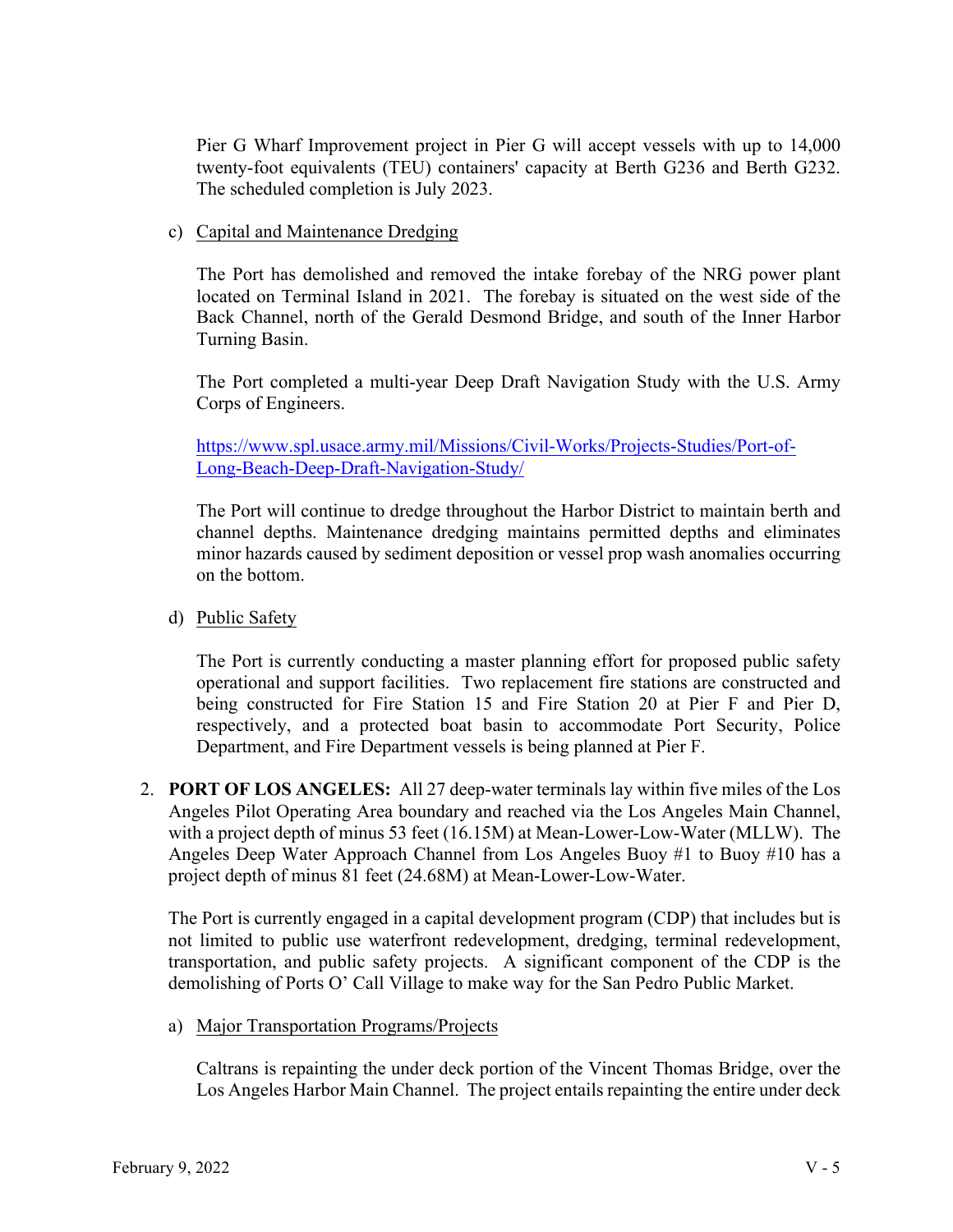portion of the bridge, from the west channel margin light to the east channel margin light. The entire project will take 4.5 years to complete. A 100-foot long under temporary deck platform will initially be erected just east of the west channel margin light. Pipe scaffolding will be erected, and the platform shrink-wrapped. Once a 100 foot section is completed, the platform will be moved 100 feet to the east to continue the project. The platform will temporarily reduce the bridge's vertical clearance by 6 feet.

b) Major Terminal Redevelopment Programs/Projects

The Port of Los Angeles Construction Division Proposed Project Outlook – 2022 to 2026

- i. Berth 148-149 Wharf Repairs
- ii. Berth 150-151 Proposed MOTEMS Project (Marine Oil Terminal Engineering Maintenance Standards)
- iii. Berth 163-164 MOTEMS Project
- iv. Berth 167-169 MOTEMS Project
- v. Berth 177-178 Wharf Restoration
- vi. Berth 238-239 MOTEMS Project

#### c.) Capital and Maintenance Dredging

The Port will arrange for maintenance dredging as needed to maintain project control depths for the harbor district channels and depths alongside the wharves.

d.) Public Safety

As one of few police forces in the nation dedicated exclusively to 24-hour port activities, the Los Angeles Port Police are responsible for patrol and surveillance of the Port of Los Angeles and neighboring Harbor Area communities. As California peace officers, the Port Police enforce federal, state, and local public safety statutes and environmental and maritime safety regulations. Highly regarded among specialized law enforcement agencies, the primary goal of the Port Police is to maintain the free flow of commerce and produce a safe, secure environment that promotes uninterrupted Port operations.